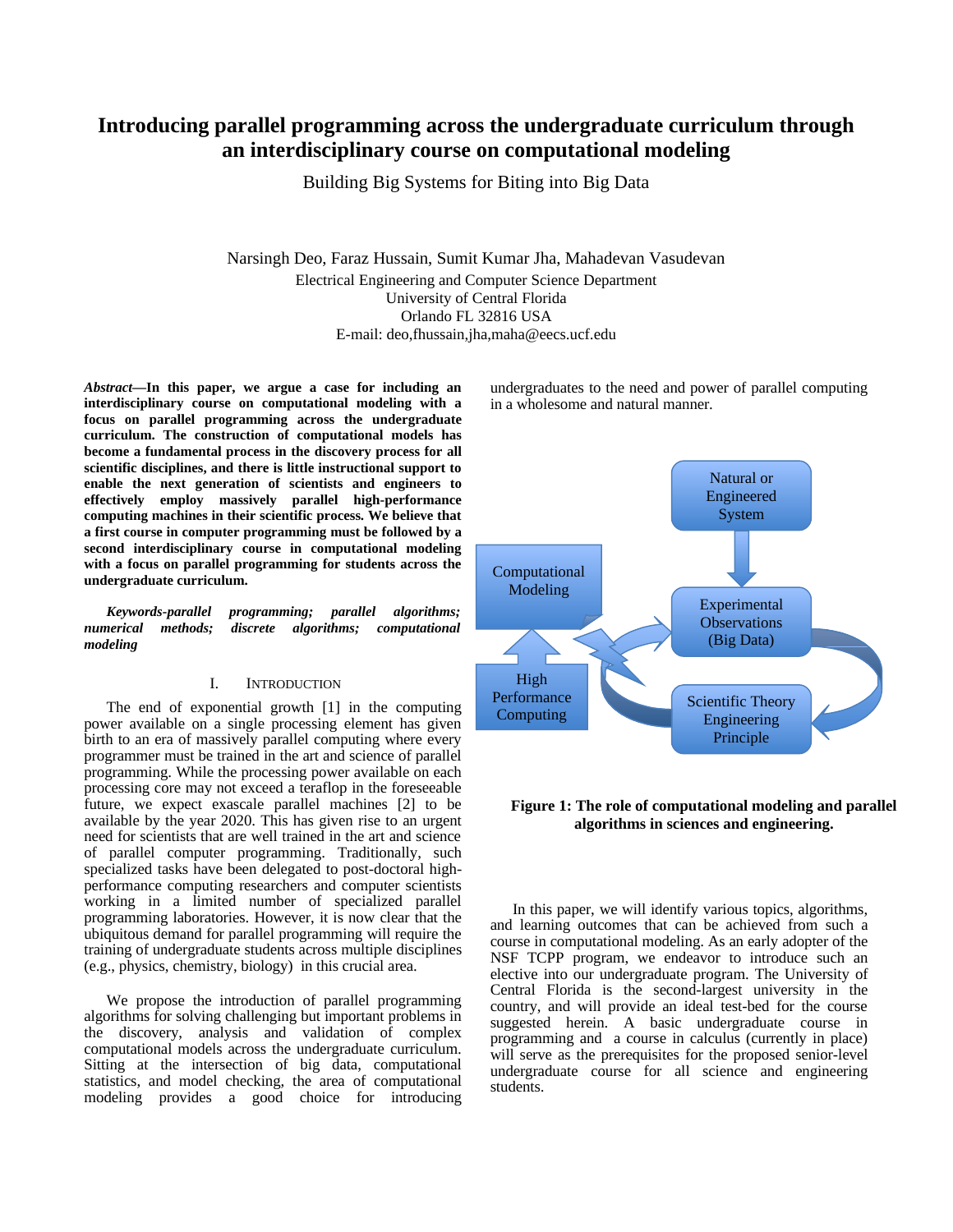## II. RELATED WORK

Our experience as early adopters of parallel programming curriculum in past years and continued collaboration with our industrial affiliates has led to this approach in implementing pedagogical strategies in this proposed interdisciplinary course. While several other approaches for incorporating parallelism in undergraduate curriculum have been proposed over the past two years [3,4], they have addressed programming models in particular. Parallel programming languages, such as MPI, CUDA, and OpenMP, are introduced along with well-defined problems and solutions to enhance the parallel programming skills of computer science students. Instead, our focus is on introducing parallel computational thinking based problemsolving techniques for real-world problems across the entire spectrum of the undergraduate curriculum.

## III. LEARNING COMPUTATIONAL MODELS

The nature of available data for building models has changed in two fundamental ways over the last century: (i) petabytes of data are now easily obtained using computeraided data acquisition systems, and this trend is going to continue in the foreseeable future [5], as well as (ii) the arrival of structured data [6] from sources such as social networks, biochemical networks, and prices of financial instruments. The analysis of exascale data will require algorithms that are fundamentally parallel and can be deployed on upcoming exascale hardware. On the other hand, the arrival of structured big data requires the creation of new parallel algorithms that are not simply an extension of traditional machine learning approaches employed for analyzing unstructured time series data.



**Figure 2: Transforming data into knowledge using HPC**

## *A. Learning statistical models from big data*

The success of machine learning has brought smart recommendation systems into our daily lives – news websites, online music streaming, web ads, online movie rentals, and even email services use these recommendation systems to tailor their online presence to our own personal choices. Undergraduate students across the curriculum have had substantial experience with these recommendation systems and can easily relate to algorithms that seek to develop such recommendation systems from extreme scale data.

In particular, we propose the teaching of parallel algorithms for learning decision trees from large data sets. A decision tree is a hierarchical data structure that is built using recursive partitioning. Each internal node in a decision tree is obtained by dividing the available data set into two or more pieces – each assigned to the children of this internal node. A fundamental challenge in learning decision trees is the appropriate choice of the attribute and the split points that separate the data into multiple fragments.

Parallel algorithms for constructing decision trees serve as good prototypical examples for distributed-memory parallel-data algorithms. In one approach [7], the data set is distributed equally among multiple slave nodes. A master node seeks to determine the optimal attributes and splitting strategies at each internal node. The slave nodes assist the master node by computing local class frequencies for categorical attributed, and by sorting the numerical attributed and exchanging split points with other slave nodes. Besides serving as a prototypical example for traditional master-slave parallel algorithms architecture, the example will reemphasize the computational thinking approach among undergraduate students.

#### *B. Learning dynamical graph models from structured data*

The dramatic growth of the World Wide Web (Web) and the lnternet has brought the study of large, random real-life networks into prominence. Concepts like social networks are intuitively familiar to most of our students across the undergraduate curriculum. Empirical studies have found statistical similarities between the WWW and Internet networks and many other real-life networks, such as the network of phone calls, genetic regulatory networks, metabolic networks, neural networks, and various infrastructure networks. Viewed as large, random graphs, in which birth and death of nodes and edges are taking place, these networks already enjoy a truly cross-disciplinary following (involving mathematics, statistics, physics, biology, engineering, and computer science) aimed at understanding the fundamental properties and functions of various natural and engineered systems. Thus, we believe that parallel algorithms for learning such graph models from structured data will provide a suitable avenue for reaching a large cross-section of undergraduate students.

An iterative interplay between statistical analysis of realworld networks and probabilistic modeling will be used to develop dynamical models of such complex networks [8, 9]. The students will be faced with the challenge of dividing structured data into multiple processors for computational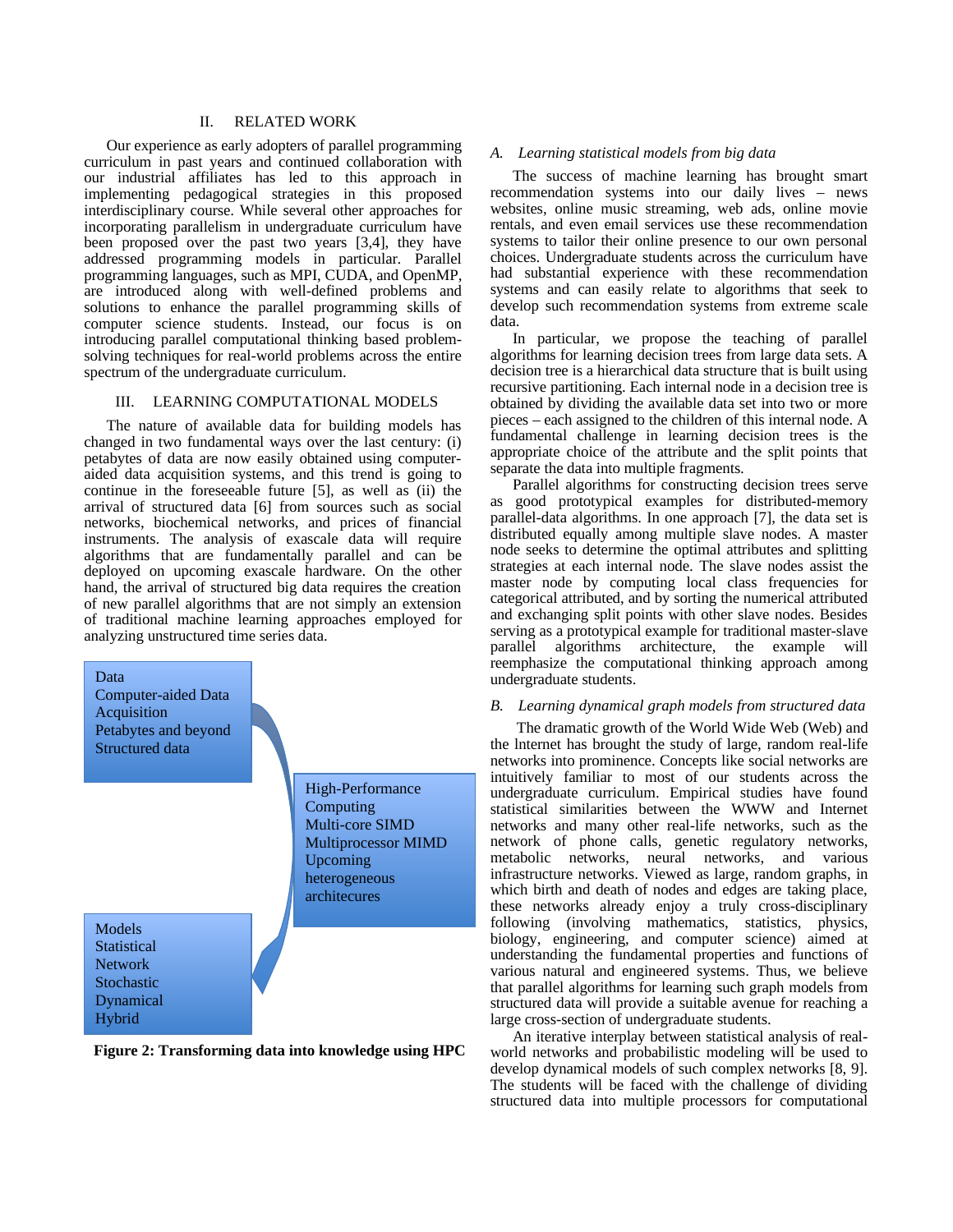efficiency, and will be exposed to the design decisions for implementing parallel algorithms that must be made depending on the nature of the network being analyzed. Topological properties of the network, such as graph diameter, k-separators, edge density, number of clusters, will be used to construct suitable partitions of the data among multiple processing elements.

## *C. Learning parameters of computational models*

The success of high-performance computing has facilitated the rapid development of increasingly complex models of natural and engineered systems by students in biology, physics, chemistry, and even finance. While the development of such models requires considerable domain knowledge and arguably little knowledge of the science of computing itself, a key problem in computational modeling that cuts across boundaries of scientific disciplines and motivates the development of new massively parallel highperformance algorithms is *the discovery of parameters for computational models [10]*.

The overall structure of computational models can often be obtained from first principles by using discipline-driven understanding and insight into the physical system that is being modeled. However, several components of a computational model are not readily obtained from first principles. Very often, model designers incorporate such information in the model as *parameters*. The model designer chooses these parameter values carefully so that the computational model replicates the behavior of the natural or engineered system being modeled. Thus, a key problem in computational modeling is the identification of such parameters.

Undergraduate students already work with models of varying complexity as a part of their course work in computer architecture, electrical circuits, biochemistry, control theory, physics, pricing derivatives, etc. In this module, we will introduce them to the inverse problem of parameter synthesis and demonstrate the power of even simple parallelism in solving the parameter-synthesis problems. We will then present parallel variants of filtering algorithms for learning parameters of computational models. We will also study the challenges involved in distributing parameter discovery methods such as simulated annealing and evolutionary algorithms. The focus of the discussion will be on the design space of parallel algorithms and the various choices available to a scientist while transforming sequential algorithms into their parallel cousins.

## *D. Learning communities in complex evolving networks*

Community detection [11, 12] is a branch of network science that deals with the characterization, definition, extraction and identification of close-knit nodes in a complex network. Our undergraduate students are already familiar with the intuitive notion of communities from online social networks, and the teaching of massively parallel community detection algorithms will provide a suitable pedagogical framework for introducing students to compute-intensive problems that may benefit from parallelism. Every node in a real-world network model can be associated with a closelyknit community that naturally defines the set of nodes related to the given node in that network. Formally, dense subgraphs in the large sparse graphs are called as communities. The presence of communities in graphs has been studied [11] and algorithms have been investigated to identify communities in static graphs. In many of these problem instances, the immutable social network itself may be replicated on every processing element or reside on a shared memory resource. For example, in the case of community identification, where we are interested in the community to which a given seed node belongs, a large complex network can reside in the shared memory, and the processing elements can act upon this network with different seed nodes to extract relevant communities. The distributed processing and systematic approach tackles the dynamicity of the network.

# IV. MODEL SIMULATION

Algorithms for model simulation provide a natural avenue for the use of high performance computing platforms and algorithms. It has been our observation that trivial parallelism by replicating the simulation of a stochastic model among multiple processors is routinely used by our students across the undergraduate curriculum. Because of the simplicity of the approach and the lack of training in more sophisticated parallel programming methodologies, this continues to be used by doctoral students and post-doctoral researchers in non-informatics disciplines. In the proposed course, we will focus on simulation algorithms that enable our students to perform a more fine-grained parallel simulation of computational models.

## *A. Parallel simulation of ODE models*

The use of single-program multiple-data parallelism for accelerating the solution of the initial-value problem has been studied in literature, and is available as readily usable software from a variety of libraries. The numerical solution to the initial value problem for ordinary differential equations(ODE) provides opportunity for parallelism at several levels: (i) ODE systems render themselves to parallel computation of the values of multiple differential variables on shared-memory parallel architectures like CUDA, (ii) sparse ODE systems where variables evolve at multiple scales render themselves to further parallelism based on optimistic look-ahead, (iii) adaptive algorithms where the step-size may need to be computed further benefit from a parallel exploration of the right step size.

The parallel simulation of ODEs has produced two outstanding successes: (i) powerful circuit simulators capable of simulating ASIC designs [13], and (ii) biochemical simulations ranging to whole-cell models [14]. This has happened despite the theoretical challenges involved in parallelizing arbitrarily explicit one-step methods and implicit Runga-Kutta methods. The use of the details of the model to gain insight into the inherently parallel nature of the simulation of circuits and biochemical models, despite the negative theoretical results, will provide an interesting insight for our undergraduate students.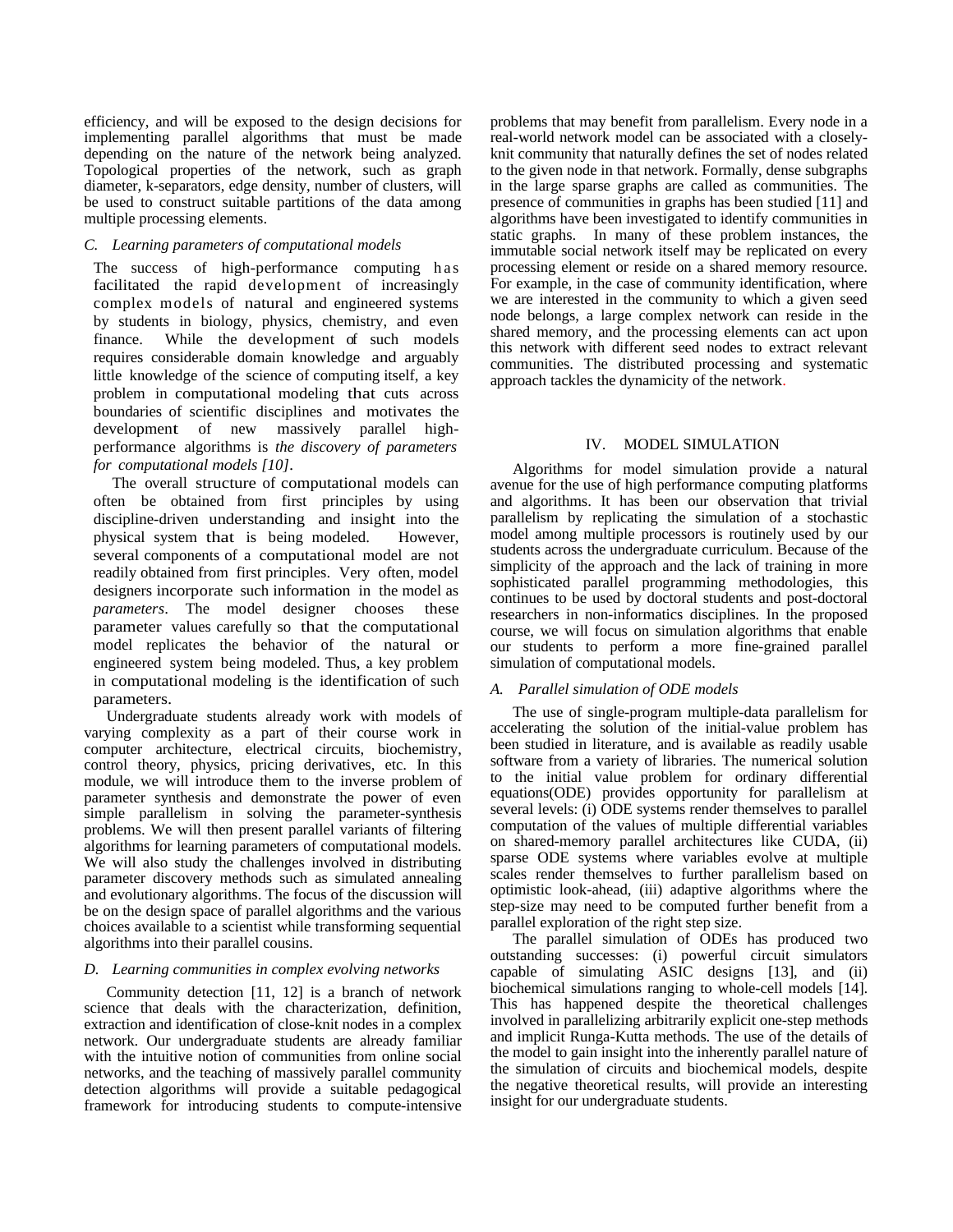## *B. Parallel simulation of CTMCs*

Several interesting models, including those in computational systems biology and protocol design, are described by continuous time Markov chains (CTMCs). Various stochastic simulation algorithms, including the Gillespie simulation [15], are used to explore the behavior of such stochastic models. Every step of the simulation algorithm is expensive, and requires the generation of two random numbers. Further, each step of the numerical simulation process must be completed before a new state of the model can be generated and the probability distribution of the various events at the next step can be determined correctly. Thus, the stochastic simulation algorithm presents a unique challenge to the problem of parallel simulation.

We will study how approximations to the exact stochastic simulation algorithm can be computed that do not require such a tight sequential step-by-step computation of events [16]. In particular, we will focus on methods that can use the structure of the continuous time Markov chain model to identify two or more sub-models that can be executed in parallel without substantial communication bottleneck. This will be useful in simulating large biochemical reaction systems such as whole-cell models.

#### *C. Parallel simulation of ABMs*

Popular frameworks for Agent-Based Models—including NetLogo, Repast, and SPARK--are routinely used to analyze and predict the evolution of complex systems. Several existing agent-based modeling frameworks, including MASON, provide parallel implementations based on sharedmemory parallel architecture.

A parallel simulation [17, 18] of an agent-based model must respect the synchronous execution of various agents, and such data coherency requires a careful synchronization of executing parallel processes that represent different agents of an ABM. Static analysis of a given agent based model can be used to identify independence between the evolution of agents, and the consequent parallel but synchronous execution of such agents. This course module will educate the students in the use of algorithm for identifying opportunities for parallelism in simulation of agent based models.

#### *D. Parallel simulation of SDEs*

Stochastic differential equations are used in a number of applications, including computational finance, cyberphysical systems, and biochemical modeling. In this module, we will explore the use of GP-GPUs for accelerating the solution of stochastic differential equations. In this context, the students will explore the use of GPUs for efficient generation of random numbers. We will then study the parallelization of Euler and Milstein discretization schemes using multi-core shared-memory and distributed memory architectures.

#### V. ANALYSIS AND VALIDATION OF MODELS

The validation of computational models against experimental observations and expert insight is an area of active interest across all disciplines that employ computational modeling. In the proposed course, we will cover the topics of statistical and symbolic model checking using high-performance computing. Model checking is an area of computer science that focuses on the validation of computational models against formal specifications encoded in temporal logics. The technique has been applied to design correct-by-construction integrated circuits, device drivers, and other software. There is growing interest in extending the area to more complex quantitative models, such as those used to describe cyber-physical systems.

#### *A. Statistical model checking*

A promising area for high performance computing is the use of statistical hypothesis testing in the determination of the correctness of a model with respect to a stated formal specification. Because of the use of sampling methods, the statistical model checking approach is readily parallelized using distributed-memory parallel architectures [19, 20, 21]. The verification of every simulation trajectory against a suitable linear temporal logic fragment has itself been parallelized in a non-trivial manner. Thus, the students will be exposed to both trivial and non-trivial kinds of parallelization through this course module.

#### *B. Symbolic model checking*

The use of symbolic data structures like Binary Decision Diagrams, algorithms like the DPLL based satisfiability techniques, and theorem-proving methods have also been used to verify the correctness of computational models against formal specifications. Variants of satisfiability and SMT solvers that can employ the shared-memory parallelization [22] available in GPGPUs will be studied. The challenges involved in keeping the learnt clause database coherent but small in a distributed setting will be explored. We will also study parallel variants of popular symbolic data structures like Binary Decision Diagrams.

## VI. INCORPORATING INDUSTRY STANDARD PROGRAMMING

One of the key challenges faced by students transitioning from academia to industry lies in adapting to newer technologies used by modern day web-based, online-centric companies. The demand and the competition have necessitated the usage of a variety of new and effective programming paradigms especially in the parallel programming space that are different from the traditional programming languages taught in school. There is no doubt that learning the right computing methodologies, data structures, programming practice and object-oriented techniques in the early stages of a career is critical. In the proposed course, we will ensure that the students familiarize themselves with state-of-the-art languages.

The advent of cloud-based technologies, web-based solutions, mobile platforms and the demand for social networking applications has increased the usage of distributed computing models and frameworks for processing large data sets. The ubiquitous nature of big data across medical, social and marketing domains continuously creates the opportunity for the usage of distributed processing framework such as MapReduce. This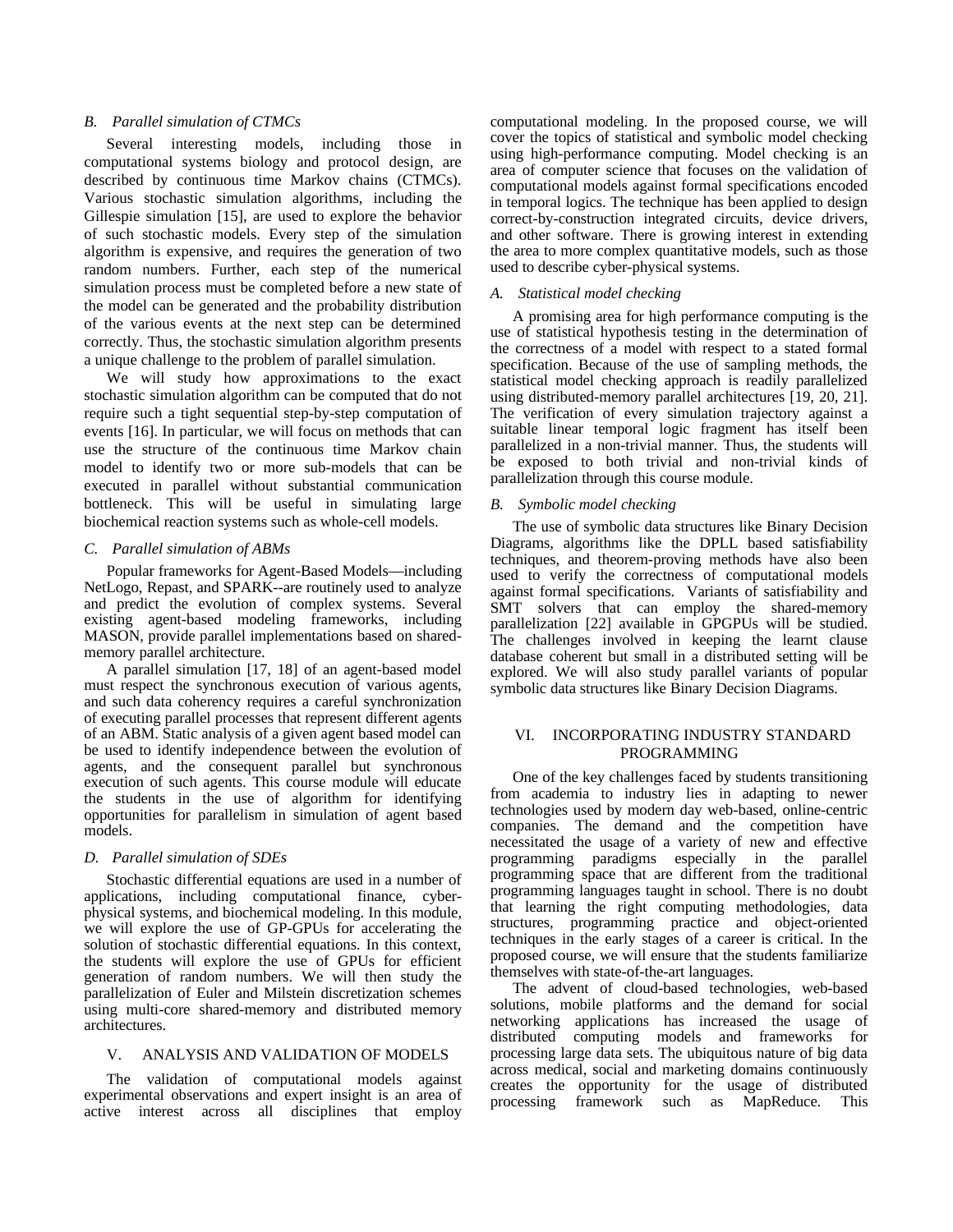programming model that has gained significant attention in the recent past especially amongst cloud-based architectures and user-centric net applications such as Twitter, Yelp, etc. is MapReduce [28, 27, 26]. The computational demand dictated by the processing of large data sets has been satisfied only by the usage of multi-core and multi-processor programming. MapReduce facilitates such large data set processing by automatically parallelizing programs written in functional style and executing them on a large cluster of machines. Several improvements for this model have been proposed over the years, and usage has also continued to grow [25, 29, 30]. High scalability and natural blend with multi-core and multi-processor programming are the stand out features of MapReduce.

Hadoop is an open-source implementation of the MapReduce model for reliable, scalable, distributed computing developed and maintained by Apache [24, 31, 32]. Several internet giants such as Yahoo, Google, Amazon, eBay, Netflix, etc. and numerous startups [23] have adapted this powerful framework. The simplistic yet powerful nature of the model with the software libraries that support dataintensive distributed applications makes it a natural choice for day-to-day social networking applications.

## VII. CONCLUSION

We have proposed a new interdisciplinary course for teaching parallel computational thinking to senior undergraduate students across the undergraduate curriculum. Our proposed course will provide adequate tools to our future scientists and engineers so that they can leverage advances in high-performance computing to excel in the new and upcoming area of data-driven sciences (See Figure 1). We have also summarized the key modules involved in the design of such a course along with their pedagogical goals in Figure 3. It is our belief that such a broad course that focused on computational modeling will enable a large number of undergraduate students to learn the art and science of highperformance computing in a setting that they are likely to revisit in their professional life as scientists and engineers.

| <b>Module</b>                    | Pedagogical<br>value in parallel<br>programming                                                         | <b>Additional</b><br>teaching goals                                                                   |
|----------------------------------|---------------------------------------------------------------------------------------------------------|-------------------------------------------------------------------------------------------------------|
| <b>Decision Trees</b>            | Distributed-<br>memory Master-<br>slave Algorithm                                                       | <b>Building</b><br>a<br>recommendation<br>system from big<br>data via classical<br>machine learning.  |
| <b>Dynamical graph</b><br>models | Partitioning<br>of<br>structured data in<br>distributed<br>memory<br>applications.                      | Building models of<br>structured<br>data.<br>Theory of complex<br>network models.                     |
| Parameter<br><b>Synthesis</b>    | Trivial<br>parallelism,<br>parallelizing<br>sequential<br>code,<br>thinking in<br>a<br>parallel manner. | of<br>Use<br>evolutionary<br>algorithms,<br>simulated<br>annealing,<br>and<br>optimization<br>methods |

| <b>Learning</b><br>communities       | Provoking parallel<br>solutions to Graph<br>theoretic<br>algorithms.                                 | Modeling intensive<br>biological data and<br>observing<br>correlation<br>with<br>real-world data   |
|--------------------------------------|------------------------------------------------------------------------------------------------------|----------------------------------------------------------------------------------------------------|
| <b>Parallel</b><br><b>Simulation</b> | SIMD and use of<br>analysis<br>static<br>methods<br>for<br>discovering<br>parallelism.               | $\alpha$ f<br>Simulation<br>ODEs,<br>SDE <sub>s</sub><br><b>ABMs</b><br>and<br>CTMC <sub>s</sub> . |
| Model<br><b>Validation</b>           | Parallel<br>complexity,<br>discrete<br>and<br>numerical parallel<br>algorithms, cache-<br>coherency. | checking,<br>Model<br>data<br>symbolic<br>structures,<br>statistical<br>hypothesis testing.        |

**Figure 3: Proposed modules and their pedagogical goals.**

#### ACKNOWLEDGMENT

The authors would like to acknowledge that the "Parallel Computation in Undergraduate Computer Science Curriculum" at UCF was first developed and implemented under an NSF grant # CDA-9115281 starting in 1991. We also thank the NSF-TCPP Early Adopter program for their more recent and sustained support for several years.

#### **REFERENCES**

- [1] *Understanding Moore's Law: Four Decades of Innovation.* Edited by David C. Brock. Philadelphia: Chemical Heritage Press, 2006. **ISBN** [0-941901-41-6.](http://en.wikipedia.org/wiki/Special:BookSources/0941901416) [OCLC](http://en.wikipedia.org/wiki/OCLC) [66463488](http://www.worldcat.org/oclc/66463488)
- [2] MPI at Exascale: Challenges for Data Structures and Algorithms. Abstract of Recent Advances in Parallel Virtual Machine and Message Passing Interface, Lecture Notes in Computer Science, Volume 5759. [ISBN 978-3-642-03769-6.](http://en.wikipedia.org/wiki/Special:BookSources/9783642037696) Springer Berlin Heidelberg, 2009, p. 3.
- [3] M. ACACIO et al, An Experience of Early Initiation to Parallelism in the Computing Engineering Degree at the University of Murcia, Spain. In Proceedings of IEEE EduPar 2012.
- [4] N. GIACAMAN, Teaching by Example: Using Analogies and Live Coding Demonstrations to Teach Parallel Computing Concepts to Undergraduate Students. In Proceedings of IEEE EduPar 2012.
- [5] Ranganathan, Parthasarathy. "THE DATA EXPLOSION." (2011).
- [6] Chang, Fay, Jeffrey Dean, Sanjay Ghemawat, Wilson C. Hsieh,Deborah A. Wallach, Mike Burrows, Tushar Chandra, Andrew Fikes, and Robert E. Gruber. "Bigtable: A distributed storage system for structured data." *ACM Transactions on Computer Systems (TOCS)* 26, no. 2 (2008): 4.
- [7] Kufrin, Richard. "Decision trees on parallel processors." *Machine Intelligence and Pattern Recognition* 20 (1997): 279-306.
- [8] Albert, Réka, and Albert-László Barabási. "Statistical mechanics of complex networks." *Reviews of modern physics* 74, no. 1 (2002): 47.
- [9] Deo, Narsingh, and Aurel Cami. "Preferential deletion in dynamic models of web-like networks." *Information processing letters* 102, no. 4 (2007): 156-162
- [10] Tarantola, Albert. *Inverse problem theory and methods for model parameter estimation*. Society for Industrial Mathematics, 2005
- [11] Fortunato, Santo. "Community detection in graphs." *Physics Reports* 486, no. 3 (2010): 75-174.
- [12] Vasudevan, Mahadevan, Hemant Balakrishnan, and Narsingh Deo.